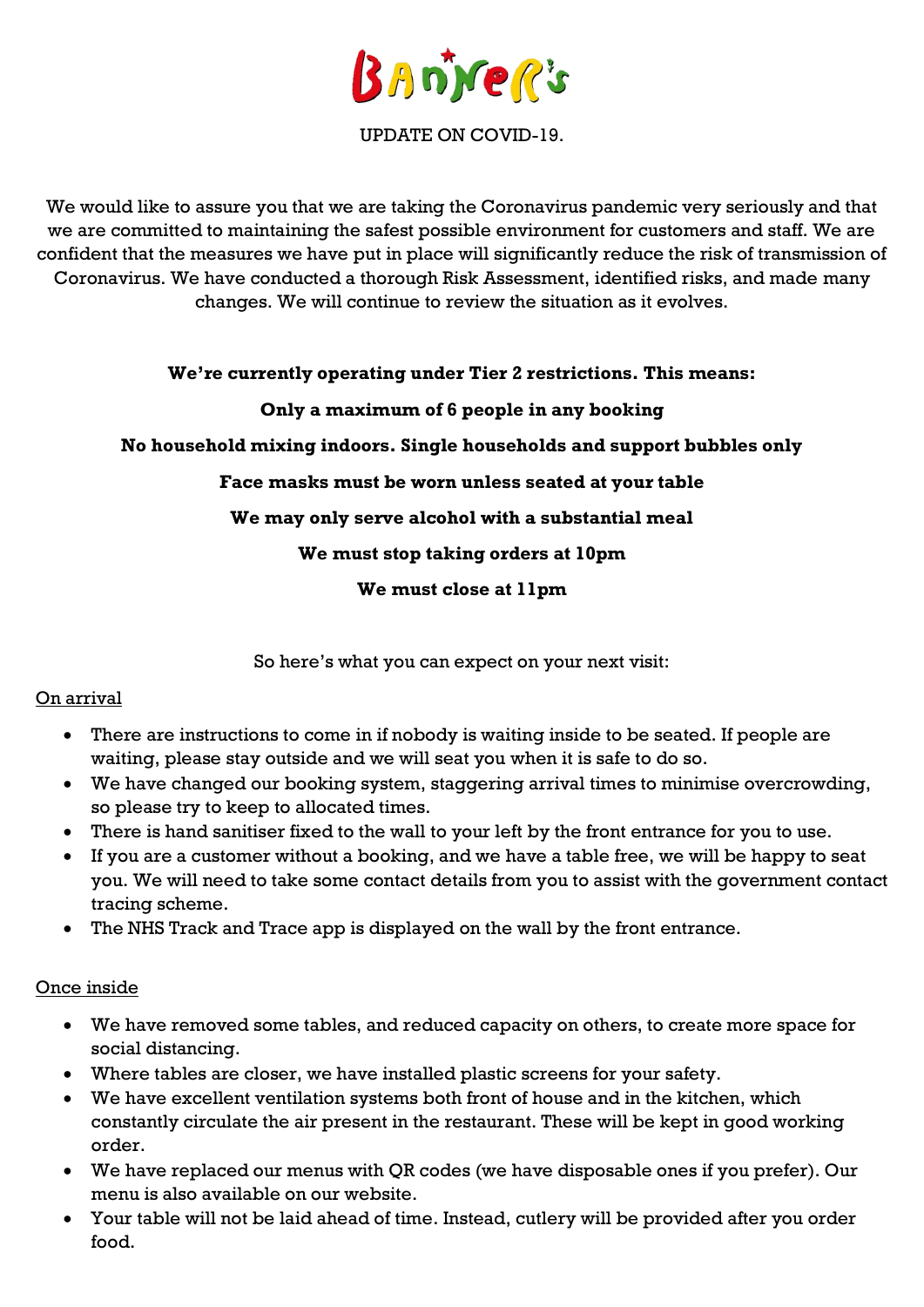- We have removed all our sauce bottles. We have sauces in sachets instead. Your waiter will ask about these when you place your order.
- Welly boots, kids' books and toys won't be available; but don't worry kids, we'll give you some crayons you can keep!  $\circled{c}$
- No sharing newspapers for the time being.
- Coconuts are temporarily out, jelly beans still in!
- Card payments only.

## Toilets

- The last cubicle is for staff only.
- The remaining two have their own sink and hand dryer to use.
- A maximum of one person will be permitted to wait inside the toilet lobby for a cubicle. There are clear instructions to guide you in maintaining a safe social distance whilst using the toilet facilities.

# What we're doing

- Staff will be subject to mandatory temperature checks on arrival at work and sent straight home if necessary.
- Staff displaying any other symptoms of Covid-19 will be sent home immediately and asked to isolate for the appropriate length of time.
- We have introduced mandatory hygiene practices for staff upon arrival at work.
- We have a clear protocol for staff to follow should they become ill at work. They will be sent home immediately in these circumstances and asked to isolate for the appropriate amount of time.
- We have displayed, and will continuously update, a list of the most recent symptoms of Covid-19 to keep all staff informed. Staff have also been trained on methods of transmission of the virus and ways to prevent it. We know that the best way to reduce transmission of Coronavirus is to stay well informed, so this training will be ongoing as the situation changes.
- Staff have been trained in new ways of working to help aid social distancing in less spacious areas. We have encouraged the use of back-to-back and side-to-side working to reduce unnecessary close contact.
- We have an additional due diligence cleaning schedule which will run alongside our normal cleaning schedule. This will be displayed in the toilets and actioned at regular intervals throughout the day.
- We have clear system to sanitise tables and chairs both before and after they are used.
- Face masks and visors have been provided for all staff.
- All staff have received updated training on personal hygiene standards.
- We have communicated with all staff on management of mental health during this time and encouraged a healthy perspective on Covid-19 to reduce stigma.
- We have staggered shift times for staff to aid with social distancing on arrival/departure.
- Deliveries have been restructured to reduce overcrowding.

We hope that you will feel satisfied with our efforts to reduce the risk of transmission of Coronavirus in Banner's. We appreciate this is an unparalleled situation, and that we are all adjusting to it as best as we can. If, after your visit, you feel we could do more, we wholeheartedly welcome your feedback. We will listen to you and adapt wherever we possibly can.

We can't wait to see you again and hope you have a lovely time with us!